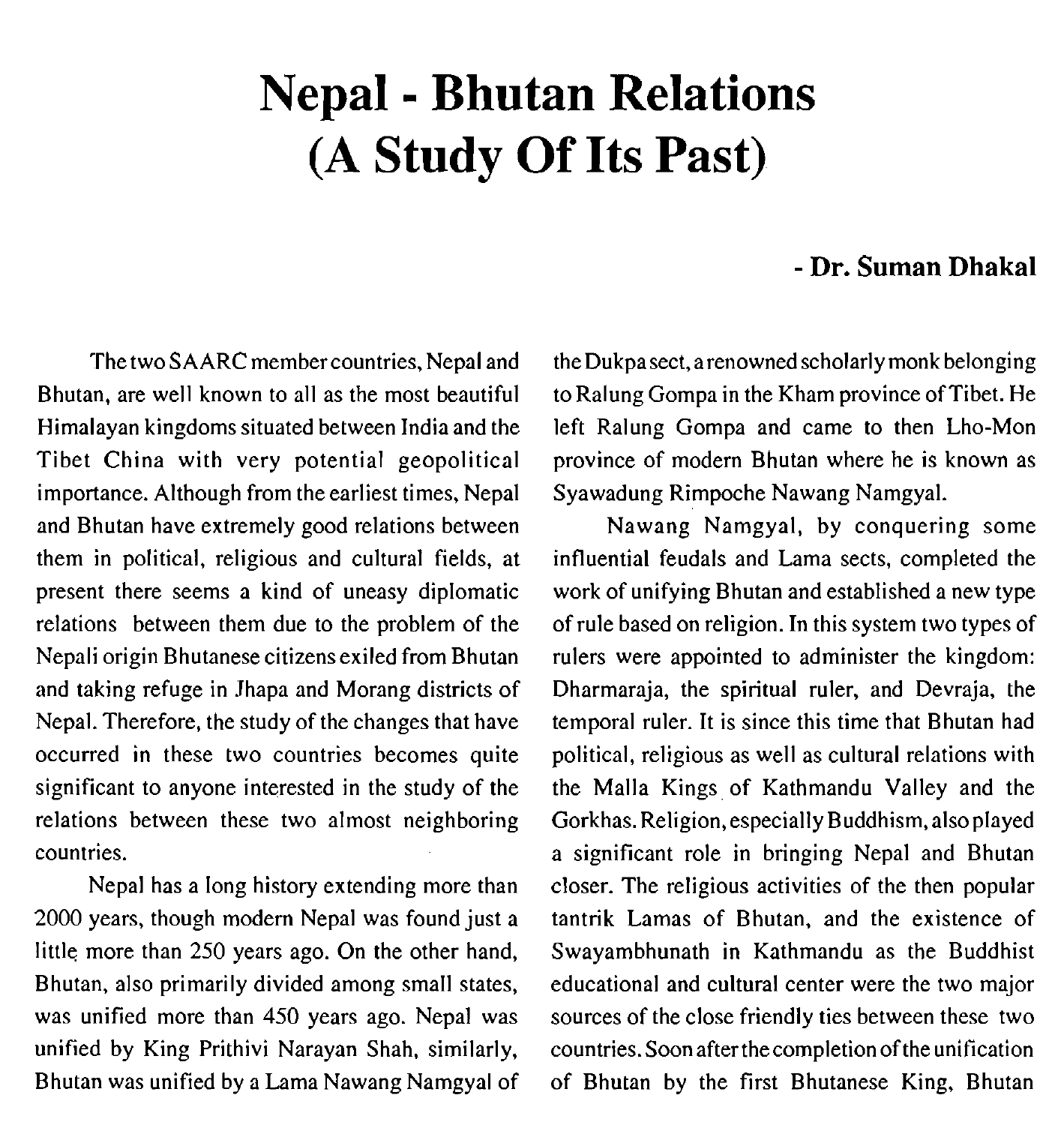established close relationship with Gorkha and Kathmandu valley of Nepal in 1624125AD.

After Nepal-Tibet war in 1855 AD (VS 1912), an officer of Bhutanese Dharmaraja, namely Da-Pon wrote a petition to Prime Minister Jung Bahadur of Nepal. This petition mentions the relations between Bhutan and Gorkha since the regime of Ram Shah. After the Tibet-Nepal war a Bhutanese Lama wrote a letter to Kaji of Nepal. In this he mentioned that six Gompas(monasteries)oftheEast, which are presented to him as gift at the time of Ram Shah, were being ruined due to confiscation and improper care from the Nepalese side. So, he requested the Kaji to help preserve the religious property set by the ancestors. It can be surmised that the Gompas were given to Bhutanese by the Gorkhas on variousdates, i.e., since Ram Shah to Krishna Shah and later by Prithivi Narayan Shah. In total, it is expected that the Nepalese kings provided the Bhutanese Lamas authority over 12 Ghyangs or Gompas.

According to the Bhutanese source, the first Dharmaraja Syawadung Nawang Namgyal himself visited the Kathmandu valley and took with him 401 50 Gorkha families to Bhutan. Among them were Brahmins, Chhetriyas, Vaishya and Sudras. Bisan Thapa Magarwas the leaderofthe migrated Gorkhalis to Bhutan. Being influenced by the political system of Gorkha constituted by King Ram Shah, the Dharmaraja Nawang Namgyal introduced the same in Bhutan with some necessary changes. The system of "Mana-panthi" of Gorkha known as "Gorge Jhappa" among the Dukpa and Pyapsa people of Bhutan has been popularized in Bhutan. A system as such is still in existence in Arunanchal.

As Ram Shah's Political administration influenced the Bhutanese; the Gorkhalis were also greatly influenced by the Tantrik knowledge of the Lamas of Bhutan. Thus these tworegimes came into close contact and established a good relationship.

According to the Bhutanese history, Bhutan had relations with Gorkha even in the reign of the earlier Shah Kings- DrabyaShah and PurnaShah. Bhutanese sources mention this, but the Nepalese history doesn't. Bhutan's foreign relations began only after its unification, by Lama Nawang Namgyal in 1616 AD even though Gorkha might have relations with the northern part of it (villages of Tibetan origin) through gompas and religious sects.

In 1640 AD the Bhutanese Dharmaraja, Nawang Namgyal, visited Gorkha when Dambar Shah was in power. On his visit, he took some Gorkhali families to Bhutan and let them settle among the western hills and terai. Since then, courtesy visits by every new Dharmarajaand Devrajaof Bhutan to Gorkha became a regular feature.

Again during the reign of Narabhupal Shah (c. 1716-1743 AD), some of the gompas and land belonging to the gompas were bestowed upon Dharmaraja. During his reign, beside the cultural and religious relations, both the countries had political ties as well. The Tamrapatra of 1741 AD, issued to a popular Lama (known as Lhopa Lama) providing Nagathali Gompa and a vast tract of land around it, supports the Nepal-Bhutan relations.The inscriptions mention that prior to this much land and property were provided to Dharma Lama (Tsyong Lama) as kusa birta by issuing Tamrapatra.

According to the Bhasa Vamsavali, Narabhupal Shah, being childless, invited Dharmaraja to Nepal and with the blessings and ritual and Tantrik commencement performed by him, he became the father of a child, Prithivi Narayan Shah-the founder of modern Nepal. This time also Narabhupal Shah issued a Lalmohar in the name of Bhutanese Dharmaraja. This event is popular as a legend among the Nepalese residents of Bhutan.

Since the reign of Drabya Shah, the Gorkha rulers had to face frequent wars with the Barpaki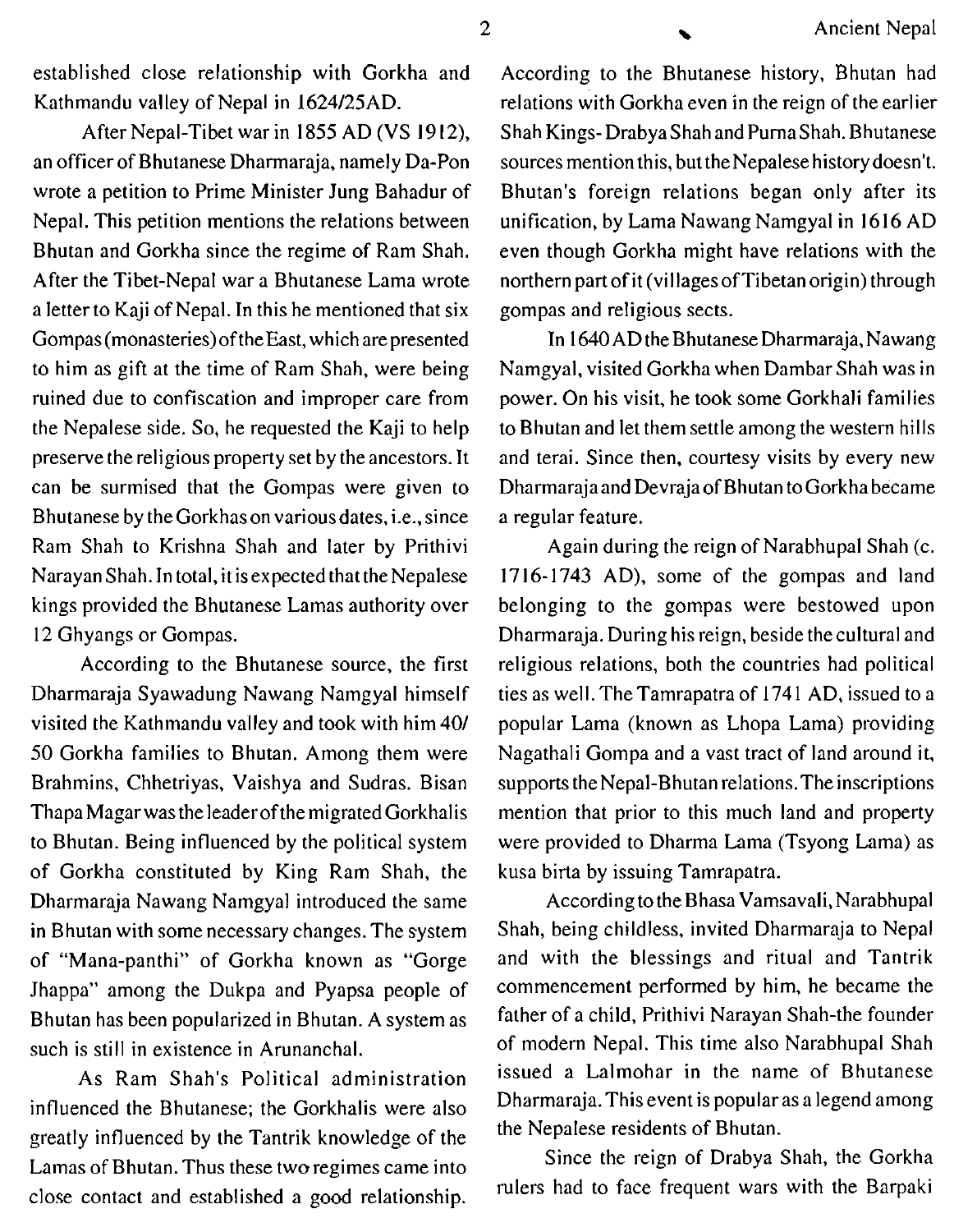$Nepal$ ..........  $3$ 

Bhutia rulers at the boundary between these two states. Bhasa Vamsavali narrates that Ram Shah and Narabhupal Shah fought battles with Tibet and the Gorkha army being victorious over Kyi-Ron went up to Kukuraghata and thus because of the enmity with Tibet, Bhutan might have good relationships with Gorkha.

Thus the existence of Bouddha Gompas in the northern belt of Gorkha, the settlement of Buddhists of the Tibetan origin, the schooling of Nawang Namgyal at Swayambhu and the Tibet-Bhutan and Tibet-Gorkhaenmity brought both Nepal and Bhutan into close contact with one another. Besides, the Gorkha rulers were also deeply influenced by the Tantrik knowledge and commencement of the Bhutanese Lamas.

Very similar to Gorkha, Bhutan also had close relationship with the Malla Kings of the valley of Kathmandu. Her cultural and religious relationship with the valley lasted for a long time. The existence of Buddhism and the Buddhist culture were the main factors for such relationship. Ram Shah, who had good relations with Bhutan, was also friendly with the Malla Kings of the valley, especially that of Patan. As a result of the friendship with Gorkha, the Bhutanese got the opportunity of making close contacts with the artisans of Patan. Moreover, the first Dharmaraja of Bhutan, Syawadung Rimpoche Nawang Namgyal, had been a student at Swayambhu, the center for Buddhist Teachings, and as such was well acquainted with the art, artists and culture of the valley. While visiting gorkha in 1614 AD, he also visited the valley of Kathmandu and offered one hundred thousand votive lamps to the deity at the temple of Swayambhu. He also befriended King Laxmi Narsingh Malla of Kantipur and took some artisans with him to Bhutan. Later when he visited Nepal in 1640 AD, he renovated the Swayambhu Temple. There are several documents, which support

the visit of Dugpa Lamas to Kathmandu and the renovation of Swayambhu Temple. Moreover, the silver coins-tankas-of the Mallas were also in large circulation in Bhutan. From what is mentioned above, we can surmise that during the Malla period, the economic ties between the valley of Kathmandu and Bhutan were at their peak.

The famous Gopal Raja Vamsavali mentions that Bhutan's relations with Nepal were established in the beginning of the sixth century AD. However it is not yet proved.

Since the 17th century, the Nepalese artisans began toenterThimpu and Punakha valley of Bhutan and have worked there since then. During the reign of Devraja Tan-Jin-Kh-Gye (1638-1696 AD) some of the Gompas in Bhutan were renovated by the Nepalese artisans and decorated them with pieces of art based on Buddhism. The bronze icons in connection with the *mahayana*, sculptured by the Nepalese artisans can still be found there in thesegompas. Many artists from the Valley of Kathmandu went to Bhutan and resided in the northern part of Thimpu at Bebuna, near De-Chen. Some of them also settled in Pachu and Bel-Nang of Thimpu Valley recently known as Bal-Po, the name for Nepal in the Tibetan language. From this fact, we can estimate that the places inhabited by the Nepalese in Bhutan might have been called 'Bal-Po'. The Bhutanese artisans, who had close links with the Nepalese artists who received their services, were also influenced by the Nepalese style of art and architecture. The two stupas of Bhutan - the oneconstructed at Sgo-mang-Kho'-ra of Bkra-'sis-Yang-tse province and the other in Chendebji ofTon-Sara-are itsexamples. These stupas have big eyes marked on the Hermika, above the dome, and the architectural style of these stupas coincides with that of Bouddhanath of Nepal.

Once an illustrious Lama from Bhutan during the reign of Syawadung Nawang Namgyal visited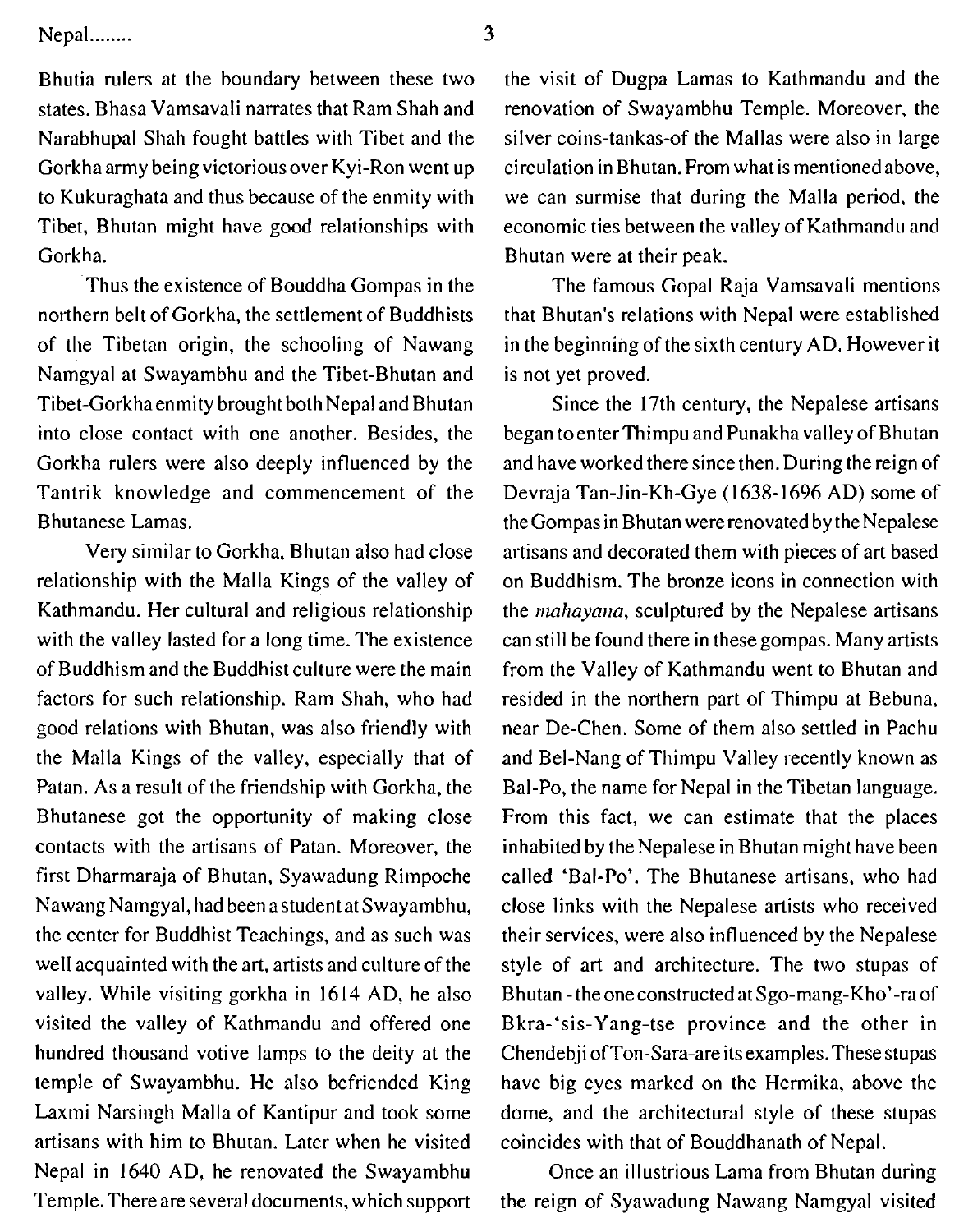the rulers there set some gompas of the Dukpa sect in both these kingdoms. Probably, it is the very time (mid 17th century) when the Dukpa Gompa at Swayambhu was erected and the Dharmaraja was provided land at and near Swayambhu as a gift from the king of Kantipur.

During the reign of Sen Kings in Eastern Nepal (recent Morang District), there was an annual tribute (Sirto)from VijayapurtoBhutan. Later, when Prithivi Narayan Shah, in the process of unification merged Morang-Vijayapurwithin unifiedNepa1, he presented Haku village and 5 Kheta with some sloppy land for Swayambhu trust. This additional property was presented to Dharamaraja Si-daras gift.Thus Prithivi Narayan Shahsettled the business regarding Morang.

The Chiran-cha Gompa, Nagathali Gompa and some other gompas including some land were presented to the Bhutanese Lama by King Krishna Shah and Narabhupal Shah of Gorkha too.

Centuries old Gorkha-Bhutan relations were widely extended during the reign of Great King Prithivi Narayan Shah. Bhutan helped Nepal during its unification. At the outset of unification there was a deal between Prithivi Narayan Shah and Bhutanese Dharamaraja according to which Bhutanese Dharmaraja Syav-dun-rin-po-che was given the authority of all the Gompas within the Nepalese territory soon after the completion of unification. Following the deal Prithivi Narayan Shah provided **6**  gompas and their land as Dan Birta and retained the authority of Bhutanese Dharmaraja over all the gompas and land provided to them by his ancestors and the kings of the valley as well.

Altogether 12 Ghyangs (gompas) were given to the Bhutanese and were retained from time to time by Shah Kings till the later period. Although all these gompas cannot be recognized now, Charikota, Nagathali, Yolmo, Nagare, Teri, Lichyakhu, Humi,

Gorkha and Kathmandu and with the permission of Pundi, Nama-syun (Nasa), Cho Jodath, New Gompa, Chiran-cha, Yate, Thate are some of the Gompas among them. Before the unification of Nepal, Bhutan received annual tribute from Vijayapur. But during the unification Bhutan did not claim its domination over the territory, instead helped Prithvi Narayan Shah, for which Haku village and 5 plots of land near Swayambhu were provided to Bhutan as Dan Birta.

> In 1774 AD Bhutanese Dharmaraja 'phrin-las- 'brug-rgyal" visited Nepal accompanied by one of his officers Gsim-dpon-wang-chuk to meet Prithivi Narayan Shah. On that occasion he presented some gifts to the king on behalf of the Bhutanese government. Dharmaraja wanted to keep good relations with Nepal possibly because of the threat from the British to Bhutan during war against Sikkim, Kuchbihar and Assam. Thus to maintain good relations and mutual help, both the countries exchanged their Mohars. The Lalmohar of 1772 AD provided the facility of Jhara (forced or statutory labor) to the Lamas of Nagathali Gompa to carry their load between Nepal and Bhutan. The other Lalmohars were issued to provide them land as Dan Birta.

> Nepal's relations with Bhutan remained intact even after Prithivi Narayan Shah. To give continuity to the age-lod relations, Pratap Singh Shah in **1776**  AD (VS 1833) sent a new Lalmohar to Bhutanese Dharmaraja, Phrin-las-brug-rgyal. He, after thedeath of Pratap Singh Shah, visited Nepal at the request of queen Rajendra Laxmi performed Tantrik commencement for blessing long life of the twoyear-old King Rana Bahadur Shah. Pleased with his performance, Nepal Darbar provided land in gift at Sinduri and Chene. Similarly, Prince Bahadur Shah also had good relations with the Bhutanese Lama Tanjin Dugyal. Bahadur Shah invited him to Nepal and provided Thon-mon and Kalari Villages to Dharmaraja in gift.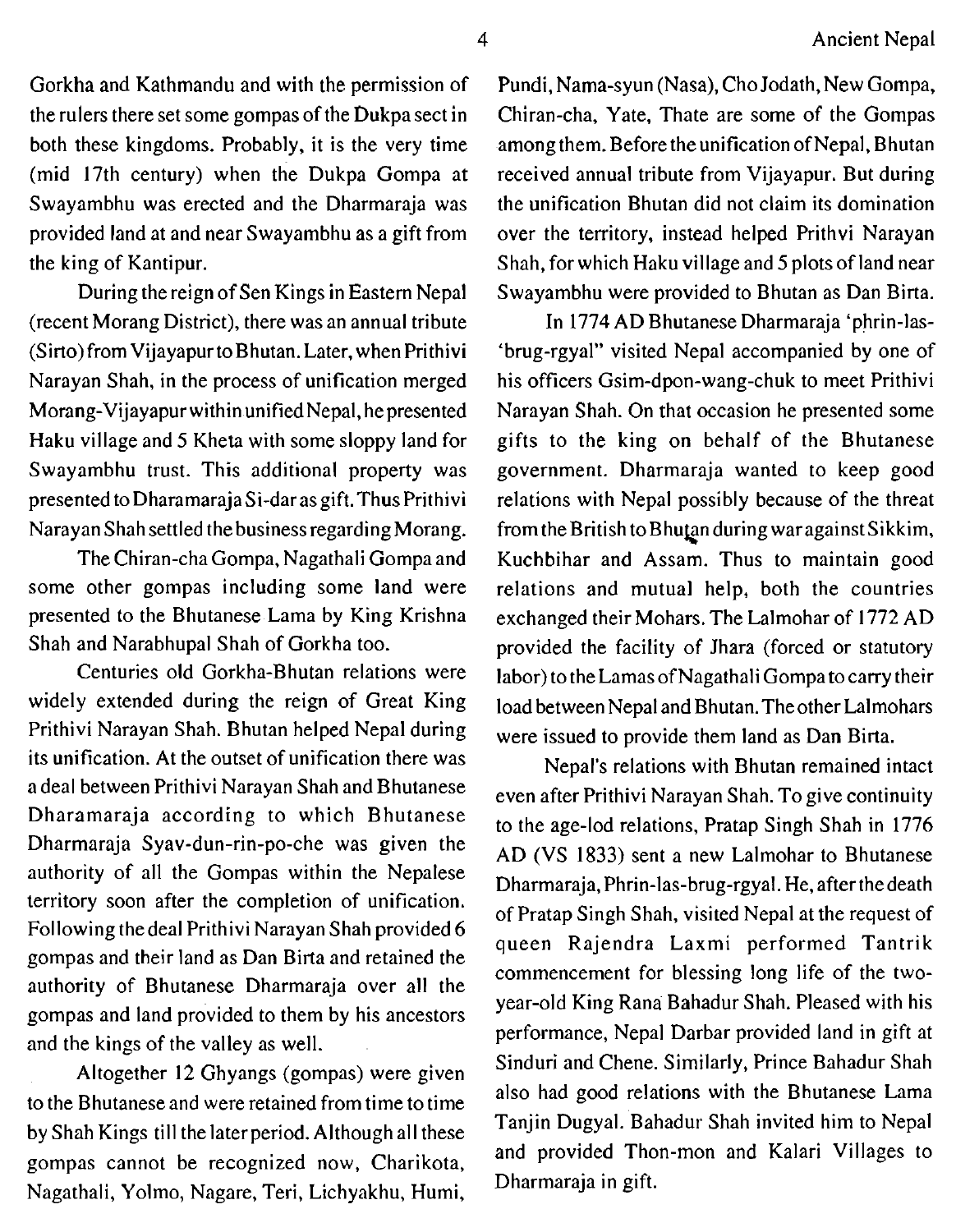Nepal ........ 5

Nepal, under the regency of Bahadur shah, once attempted to marched upto Assam and for this, Nepal demanded Bhutan for providing the route through her land. This happened in the time of Lama 'Sa-Ga' of Bhutan.

It is already mentioned that Swayambhunath is an important means to bring Nepal-Bhutan closer. Similarly, it is also stated that the renovation of Swayambhu Chaitya was done by Dukpa Lamas. In July of 1817 AD (VS 1874) Lama Senge-Nor-bu arrived Kathmandu and changed the Mahayesthi of Swayambhu Mahachaitya (Sogsin) with some minor reparation. Again in 1915 AD (VS 1972) Chewang Jigme, the son of Gelong-sekh-dorje-kham-topden-Sakya repaired Swayambhu Mahachaitya. This work of reparation was completed in 1918 AD (VS 1975).

Nepal-Bhutan friendship was cordial upto the beginning of Rana regime. But in 1855 AD (VS 1912) when Janga Bahadur Rana was in power, Nepal suspected that Bhutanese were in favor of Tibet during Nepal-Tibet war. Therefore, theNepalese government confiscated all the lands, gompas and trusts whatever have been provided in the past to Bhutanese Lamas as gifts. Thus, for the time being the friendship became strained. The gompas having lack of proper care remained in ruined condition. But later Nepal realized the misunderstanding. So, to normalize the matter with a great respect petitions were made from Nepal to the Bhutanese Dharmaraja and Devraja. Nepal reestablished the right of Bhutanese Lamas to enjoy the lands and the trusts alienated.

While discussing Bhutan-Nepal relations, the currency of Nepalese coins in Bhutan and the Mohar of Bhutanese rulers (Dharmaraja and Devraja) prepared by the Nepalese artist cannot be ignored. Nepalese coins were in use in Sikkim from 1788 AD to 1892 AD. Similarly, the Bhutanese were also using

Nepalese coins in Bhutan. The Mohars, which were being used by Bhutanese rulers, were marked with Devnagari letters, soit is presumed that those Mohars were prepared by Nepalese artists.

Similarly, the historical system of communications between these two countries cannot be ignored. Under the procuracy of Bhimsen Thapa there existed a postal service between Kathmandu and Punakha, Bhutan. During the premierships of Janga Bahadur and Bir Samsher some reforms were made in the postal service. Since the time of Bir Samsher at the request of the King of Sikkim, the route of postal service between Nepal and Bhutan was linked through Gangtok, the capital of Sikkim. Besides, there were alsoexchanges of emissaries between Nepal and Bhutan for sometime. The chief priest of Swayambhu also holds the post of Bhutanese representative. Similarly from time to time Vakils were deputed to represent Nepal in Bhutan. In the time of Bhimsen Thapa's procuracy Ahiman Ale was at the post of Vakil representing Nepal. Likewise, under the premiership of Bir Samsher Kancha Colonel Kesar Simha Thapa was deputed for the same.

The Nepalese rulers were also allowed to catch elephants in the Jungle of the border area of Bhutan. It is mentioned on the letter of 1872 AD that the Bhutanese government at the request of Nepalese delegates, permitted for the same.

Thus there is a 320 to 325 years long history of friendly relationships between Nepal and Bhutan. Nepal has always played a friendly but significant role in the context of providing a good shape with regards to Bhutanese statecraft, its development and its administrative setup. Therefore, hopefully it can be presumed that the present problem between these two countries regarding the Bhutanese refugees will be solved through well diplomatic practices.